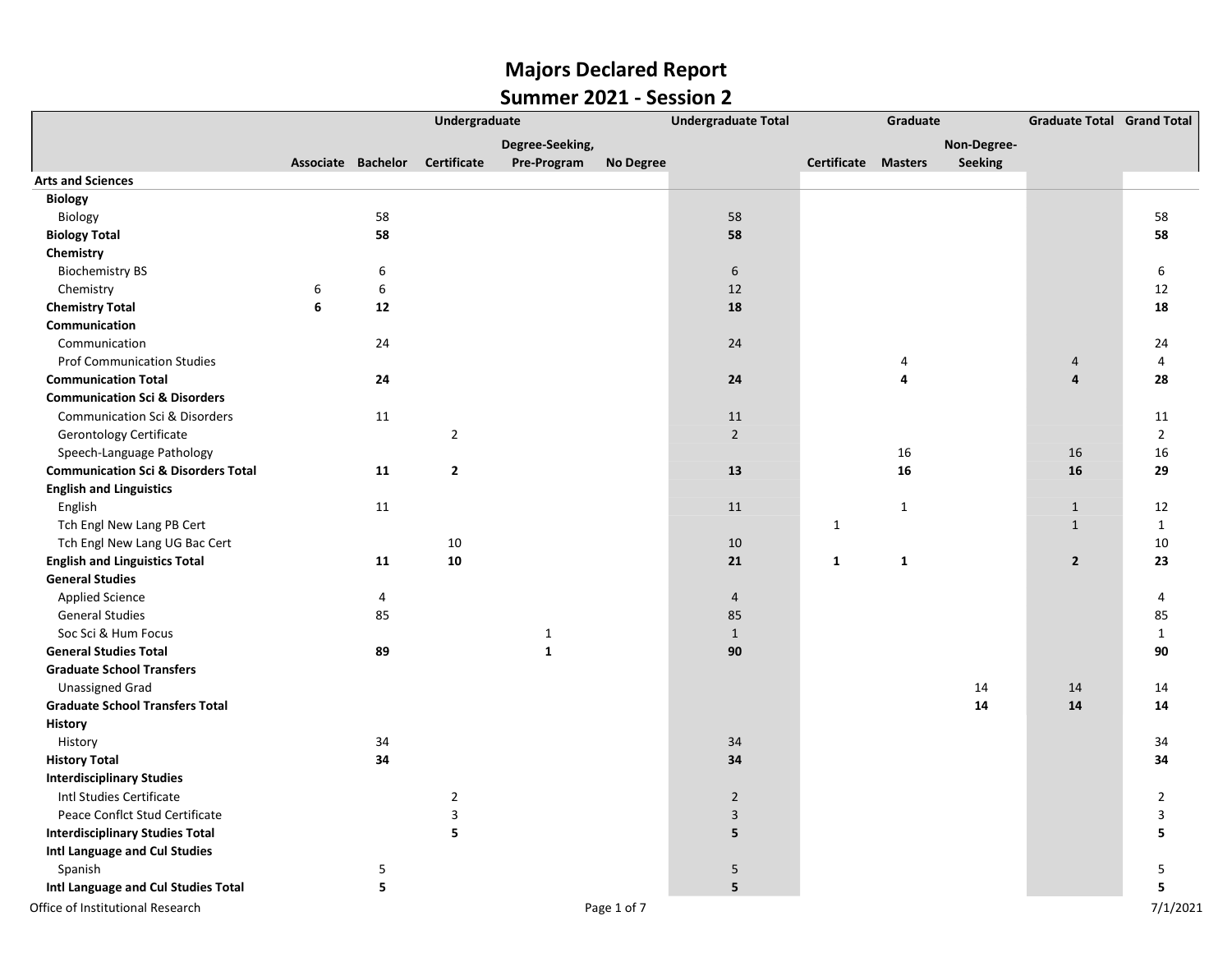|                                         | Undergraduate      |                |              |                 |           | <b>Undergraduate Total</b> |                            | Graduate | <b>Graduate Total Grand Total</b> |              |                |
|-----------------------------------------|--------------------|----------------|--------------|-----------------|-----------|----------------------------|----------------------------|----------|-----------------------------------|--------------|----------------|
|                                         |                    |                |              | Degree-Seeking, |           |                            |                            |          | Non-Degree-                       |              |                |
|                                         | Associate Bachelor |                | Certificate  | Pre-Program     | No Degree |                            | <b>Certificate Masters</b> |          | <b>Seeking</b>                    |              |                |
| <b>Mathematical Sciences</b>            |                    |                |              |                 |           |                            |                            |          |                                   |              |                |
| <b>Actuarial Science</b>                |                    | 4              |              |                 |           | 4                          |                            |          |                                   |              |                |
| <b>Applied Statistics</b>               |                    |                |              |                 |           |                            | $\mathbf{1}$               |          |                                   | $\mathbf{1}$ |                |
| Data Science & Applied Stats            |                    | 5              |              |                 |           | 5                          |                            |          |                                   |              |                |
| Math Actuarial Science                  |                    |                |              |                 |           | $\mathbf{1}$               |                            |          |                                   |              |                |
| <b>Mathematics</b>                      |                    | 14             |              |                 |           | 14                         |                            | 14       |                                   | 14           | 28             |
| <b>Mathematical Sciences Total</b>      |                    | 24             |              |                 |           | 24                         | 1                          | 14       |                                   | 15           | 39             |
| <b>Physics</b>                          |                    |                |              |                 |           |                            |                            |          |                                   |              |                |
| Physics                                 |                    | 11             |              |                 |           | 11                         |                            |          |                                   |              | 11             |
| <b>Research Certificate Physics</b>     |                    |                | 1            |                 |           | $\mathbf{1}$               |                            |          |                                   |              | 1              |
| <b>Physics Total</b>                    |                    | 11             | $\mathbf{1}$ |                 |           | 12                         |                            |          |                                   |              | 12             |
| <b>Political Science</b>                |                    |                |              |                 |           |                            |                            |          |                                   |              |                |
| Economics                               |                    | $\overline{7}$ |              |                 |           | $\overline{7}$             |                            |          |                                   |              | $\overline{7}$ |
| <b>Political Science</b>                |                    | 11             |              |                 |           | 11                         |                            |          |                                   |              | 11             |
| <b>Women's Studies</b>                  |                    | $\overline{2}$ |              |                 |           | $\overline{2}$             |                            |          |                                   |              | $\overline{2}$ |
| <b>Political Science Total</b>          |                    | 20             |              |                 |           | 20                         |                            |          |                                   |              | 20             |
| Psychology                              |                    |                |              |                 |           |                            |                            |          |                                   |              |                |
| <b>Behavior Analysis Cert</b>           |                    |                | 4            |                 |           | 4                          |                            |          |                                   |              |                |
| <b>Death Education</b>                  |                    |                | $\mathbf{1}$ |                 |           | $\mathbf{1}$               |                            |          |                                   |              |                |
| Psychology                              |                    | 67             |              |                 |           | 67                         |                            |          |                                   |              | 67             |
| <b>Psychology Total</b>                 |                    | 67             | 5            |                 |           | 72                         |                            |          |                                   |              | 72             |
| <b>Sociology and Anthropology</b>       |                    |                |              |                 |           |                            |                            |          |                                   |              |                |
| Anthropology                            |                    | 7              |              |                 |           | $\overline{7}$             |                            |          |                                   |              |                |
| Sociology                               |                    | 5              |              |                 |           | 5                          |                            |          |                                   |              | 5              |
| <b>Sociology and Anthropology Total</b> |                    | 12             |              |                 |           | 12                         |                            |          |                                   |              | 12             |
| <b>Arts and Sciences Total</b>          | 6                  | 378            | 23           | 1               |           | 408                        | $\mathbf{2}$               | 35       | 14                                | 51           | 459            |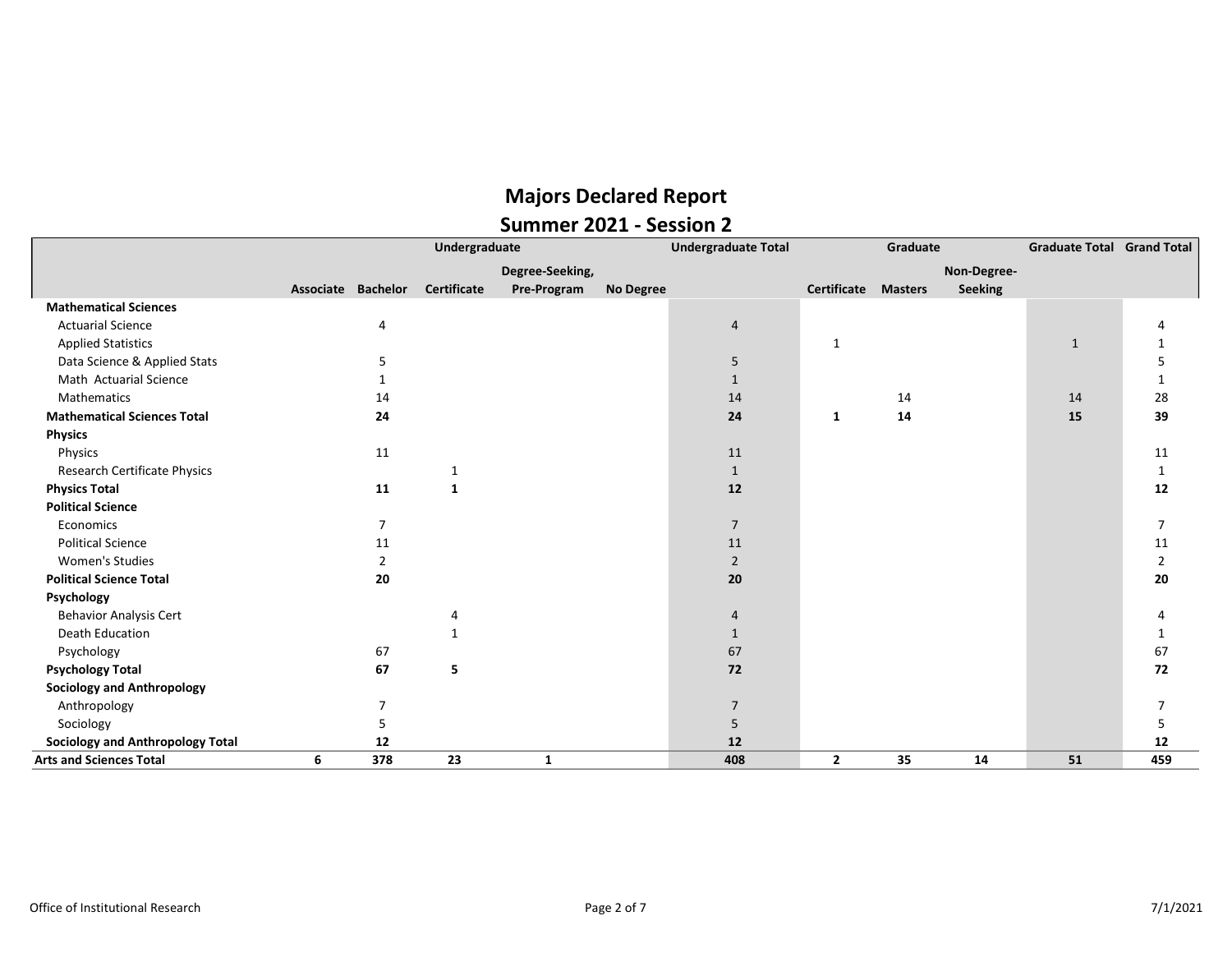|                                       | Undergraduate |                    |                    |                 |                  | <b>Undergraduate Total</b> |             | Graduate       |                | <b>Graduate Total Grand Total</b> |                |
|---------------------------------------|---------------|--------------------|--------------------|-----------------|------------------|----------------------------|-------------|----------------|----------------|-----------------------------------|----------------|
|                                       |               |                    |                    | Degree-Seeking, |                  |                            |             |                | Non-Degree-    |                                   |                |
|                                       |               | Associate Bachelor | <b>Certificate</b> | Pre-Program     | <b>No Degree</b> |                            | Certificate | <b>Masters</b> | <b>Seeking</b> |                                   |                |
| <b>Business</b>                       |               |                    |                    |                 |                  |                            |             |                |                |                                   |                |
| <b>Accounting</b>                     |               |                    |                    |                 |                  |                            |             |                |                |                                   |                |
| Accounting                            |               | 19                 |                    | 23              |                  | 42                         |             |                |                |                                   | 42             |
| <b>Accounting Certificate</b>         |               |                    |                    |                 |                  | $\mathbf{1}$               |             |                |                |                                   | 1              |
| <b>Accounting Total</b>               |               | 19                 | 1                  | 23              |                  | 43                         |             |                |                |                                   | 43             |
| <b>Business Administration</b>        |               |                    |                    |                 |                  |                            |             |                |                |                                   |                |
| <b>Business General Bach</b>          |               |                    |                    | 18              |                  | 18                         |             |                |                |                                   | 18             |
| <b>General Administration</b>         |               |                    |                    |                 |                  |                            |             | 39             |                | 39                                | 39             |
| <b>Business Administration Total</b>  |               |                    |                    | 18              |                  | 18                         |             | 39             |                | 39                                | 57             |
| <b>Economics and Finance</b>          |               |                    |                    |                 |                  |                            |             |                |                |                                   |                |
| <b>Bank Management Certificate</b>    |               |                    | $\overline{2}$     |                 |                  | $\overline{2}$             |             |                |                |                                   |                |
| <b>Bus Econ Public Policy</b>         |               | 4                  |                    | 1               |                  | 5                          |             |                |                |                                   |                |
| <b>Business Economics</b>             |               |                    |                    |                 |                  | $\overline{2}$             |             |                |                |                                   | 2              |
| Finance                               |               | 20                 |                    | 14              |                  | 34                         |             |                |                |                                   | 34             |
| <b>Financial Economics Cert</b>       |               |                    | 4                  |                 |                  | 4                          |             |                |                |                                   |                |
| <b>Economics and Finance Total</b>    |               | 24                 | 6                  | 17              |                  | 47                         |             |                |                |                                   | 47             |
| <b>Management and Marketing</b>       |               |                    |                    |                 |                  |                            |             |                |                |                                   |                |
| Management                            |               | 6                  |                    | 20              |                  | 26                         |             |                |                |                                   | 26             |
| Management and Administration         |               | 25                 |                    | 21              |                  | 46                         |             |                |                |                                   | 46             |
| Marketing                             |               | 22                 |                    | 23              |                  | 45                         |             |                |                |                                   | 45             |
| Professional Sales Certificate        |               |                    | 2                  |                 |                  | $\overline{2}$             |             |                |                |                                   | $\overline{2}$ |
| Small Business Mgmt Certif            |               |                    |                    |                 |                  | 4                          |             |                |                |                                   |                |
| <b>Management and Marketing Total</b> |               | 53                 | 6                  | 64              |                  | 123                        |             |                |                |                                   | 123            |
| <b>Business Total</b>                 |               | 96                 | 13                 | 122             |                  | 231                        |             | 39             |                | 39                                | 270            |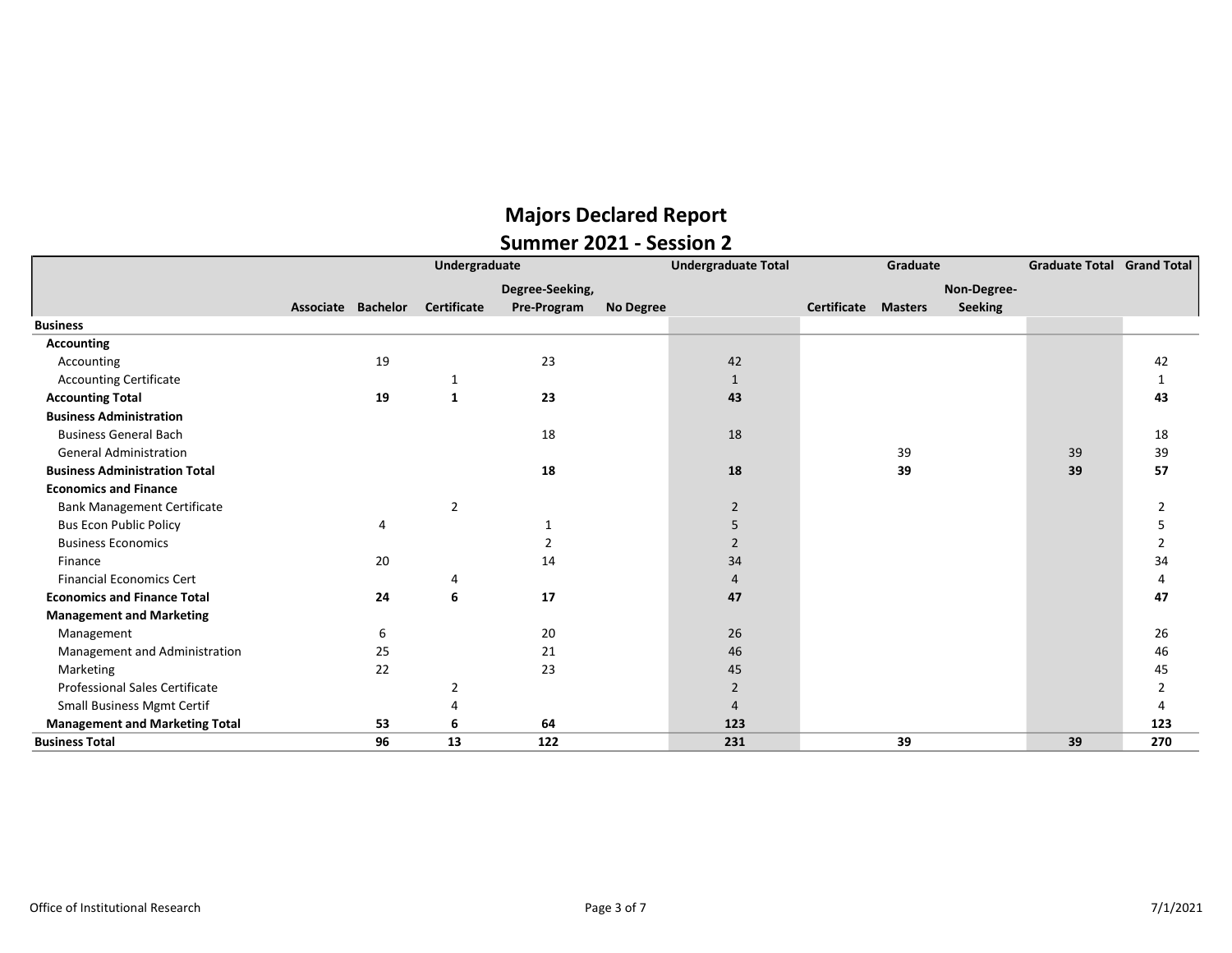|                                            | Undergraduate      |                |                    |                 |                  | <b>Undergraduate Total</b> |             | Graduate       |                | <b>Graduate Total Grand Total</b> |              |
|--------------------------------------------|--------------------|----------------|--------------------|-----------------|------------------|----------------------------|-------------|----------------|----------------|-----------------------------------|--------------|
|                                            |                    |                |                    | Degree-Seeking, |                  |                            |             |                | Non-Degree-    |                                   |              |
|                                            | Associate Bachelor |                | <b>Certificate</b> | Pre-Program     | <b>No Degree</b> |                            | Certificate | <b>Masters</b> | <b>Seeking</b> |                                   |              |
| <b>Engineering Tech and Comp Sci</b>       |                    |                |                    |                 |                  |                            |             |                |                |                                   |              |
| <b>Civil/Mechanical Engineering</b>        |                    |                |                    |                 |                  |                            |             |                |                |                                   |              |
| Civil Engineering                          |                    | 4              |                    | 8               |                  | 12                         |             |                |                |                                   | 12           |
| <b>Mechanical Engineering</b>              |                    | $\overline{7}$ |                    | 5               |                  | 12                         |             |                |                |                                   | 12           |
| <b>Civil/Mechanical Engineering Total</b>  |                    | 11             |                    | 13              |                  | 24                         |             |                |                |                                   | 24           |
| <b>Computer Science</b>                    |                    |                |                    |                 |                  |                            |             |                |                |                                   |              |
| Computer Science                           |                    | 30             |                    |                 |                  | 30                         |             |                |                |                                   | 30           |
| <b>Information Systems</b>                 | $\overline{2}$     | 15             |                    |                 |                  | 17                         |             |                |                |                                   | 17           |
| <b>Computer Science Total</b>              | $\overline{2}$     | 45             |                    |                 |                  | 47                         |             |                |                |                                   | 47           |
| <b>Electrical/Computer Engr</b>            |                    |                |                    |                 |                  |                            |             |                |                |                                   |              |
| <b>Computer Engineering</b>                |                    | 5              |                    |                 |                  | 5                          |             |                |                |                                   | 5            |
| <b>Electrical Engineering</b>              |                    | 9              |                    | $\mathbf{1}$    |                  | 10                         |             |                |                |                                   | 10           |
| Engineering                                |                    |                |                    |                 |                  |                            |             |                |                | $\overline{4}$                    | 4            |
| Freshman Engineering                       |                    |                |                    |                 |                  | $\mathbf{1}$               |             |                |                |                                   | $\mathbf{1}$ |
| <b>Electrical/Computer Engr Total</b>      |                    | 14             |                    | $\mathbf{2}$    |                  | ${\bf 16}$                 |             |                |                | 4                                 | 20           |
| <b>Organizational Leadership</b>           |                    |                |                    |                 |                  |                            |             |                |                |                                   |              |
| Organizational Leadership                  | 3                  | 36             |                    |                 |                  | 39                         |             | 11             |                | 11                                | 50           |
| <b>Organizational Leadership Total</b>     | 3                  | 36             |                    |                 |                  | 39                         |             | 11             |                | 11                                | 50           |
| <b>School of Polytechnic</b>               |                    |                |                    |                 |                  |                            |             |                |                |                                   |              |
| Computer Engineering Tech                  |                    | 5              |                    |                 |                  | 5                          |             |                |                |                                   | 5            |
| <b>Construction Engineering Tech</b>       |                    |                |                    |                 |                  | 8                          |             |                |                |                                   | 8            |
| <b>Construction Management</b>             |                    |                |                    |                 |                  | 6                          |             |                |                |                                   | 6            |
| <b>Electrical Engineering Tech</b>         |                    |                |                    |                 |                  | $\overline{2}$             |             |                |                |                                   | 2            |
| Industrial Engineering Tech                |                    | 5              |                    |                 |                  | 5                          |             |                |                |                                   | 5            |
| <b>Information Technology</b>              |                    | 11             |                    |                 |                  | 11                         |             |                |                |                                   | 11           |
| <b>Mechanical Engineering Tech</b>         | 1                  | 21             |                    |                 |                  | 22                         |             |                |                |                                   | 22           |
| Technology                                 |                    |                |                    |                 |                  |                            |             | 3              |                | 3                                 | 3            |
| <b>School of Polytechnic Total</b>         | 1                  | 58             |                    |                 |                  | 59                         |             | 3              |                | $\overline{\mathbf{3}}$           | 62           |
| <b>Engineering Tech and Comp Sci Total</b> | 6                  | 164            |                    | 15              |                  | 185                        |             | 18             |                | 18                                | 203          |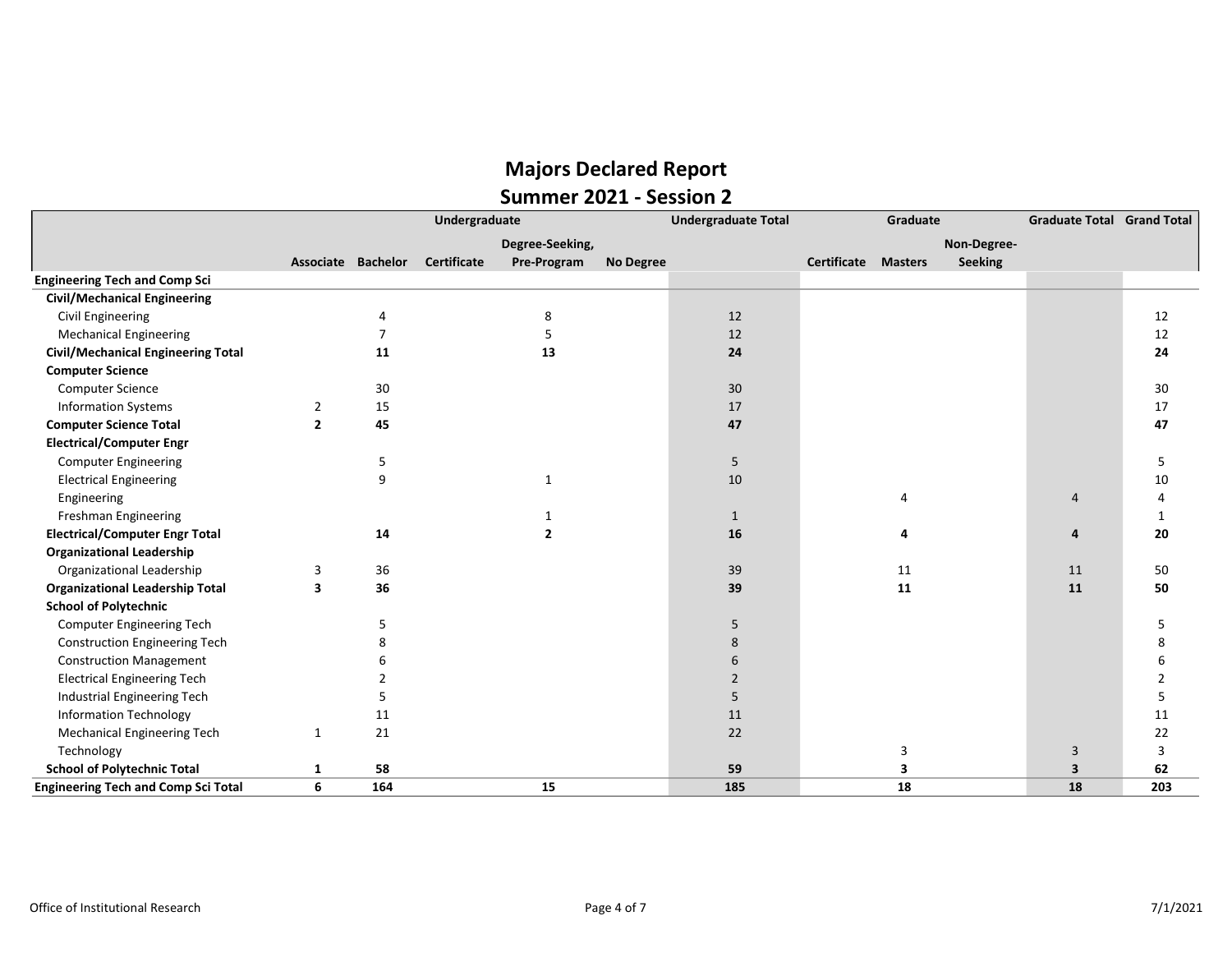|                                               | Undergraduate |                    |             |             |                  | <b>Undergraduate Total</b> |             | Graduate       | <b>Graduate Total</b> | <b>Grand Total</b> |             |
|-----------------------------------------------|---------------|--------------------|-------------|-------------|------------------|----------------------------|-------------|----------------|-----------------------|--------------------|-------------|
|                                               |               | Degree-Seeking,    |             |             |                  |                            | Non-Degree- |                |                       |                    |             |
|                                               |               | Associate Bachelor | Certificate | Pre-Program | <b>No Degree</b> |                            | Certificate | <b>Masters</b> | <b>Seeking</b>        |                    |             |
| <b>Professional Studies</b>                   |               |                    |             |             |                  |                            |             |                |                       |                    |             |
| <b>Criminal Justice &amp; Pub Admin</b>       |               |                    |             |             |                  |                            |             |                |                       |                    |             |
| <b>Public Affairs</b>                         |               | 21                 |             |             |                  | 21                         |             |                |                       |                    | 21          |
| <b>Criminal Justice &amp; Pub Admin Total</b> |               | 21                 |             |             |                  | 21                         |             |                |                       |                    | 21          |
| <b>Hospitality and Tourism Mgmt</b>           |               |                    |             |             |                  |                            |             |                |                       |                    |             |
| <b>Hospitality Management</b>                 |               | 6                  |             |             |                  | 6                          |             |                |                       |                    | 6           |
| <b>Hospitality and Tourism Mgmt Total</b>     |               | 6                  |             |             |                  | 6                          |             |                |                       |                    |             |
| <b>Human Services</b>                         |               |                    |             |             |                  |                            |             |                |                       |                    |             |
| <b>Human Services</b>                         |               | 18                 |             | 10          | 1                | 29                         |             |                |                       |                    | 29          |
| <b>Human Services Total</b>                   |               | 18                 |             | 10          | 1                | 29                         |             |                |                       |                    | 29          |
| <b>School of Education</b>                    |               |                    |             |             |                  |                            |             |                |                       |                    |             |
| Counseling                                    |               |                    |             |             |                  |                            |             | 76             |                       | 76                 | 76          |
| <b>Counseling Nondegree</b>                   |               |                    |             |             |                  |                            |             |                | $\overline{2}$        | $\overline{2}$     | 2           |
| Early Childhood Education                     |               | 22                 |             |             |                  | 22                         |             |                |                       |                    | 22          |
| Earth Space Science Education                 |               | 1                  |             |             |                  | $\mathbf{1}$               |             |                |                       |                    | 1           |
| <b>Educational Leadership</b>                 |               |                    |             |             |                  |                            |             | 13             |                       | 13                 | 13          |
| <b>Elementary Education</b>                   |               | 64                 |             |             | 1                | 65                         |             | $\mathbf{1}$   |                       | $\mathbf{1}$       | 66          |
| <b>Elementary Education Nondegree</b>         |               |                    |             |             |                  |                            |             |                | 1                     | $\mathbf{1}$       | 1           |
| Middle School Education                       |               | 12                 |             |             |                  | 12                         |             |                |                       |                    | 12          |
| Pre-Educational Leadership                    |               |                    |             |             |                  |                            |             |                | 1                     | $\mathbf{1}$       | $\mathbf 1$ |
| Secondary Education                           |               | 30                 |             |             | 4                | 34                         |             |                |                       |                    | 34          |
| Secondary Education Nondegree                 |               |                    |             |             |                  |                            |             |                | 14                    | 14                 | 14          |
| <b>School of Education Total</b>              |               | 129                |             |             | 5                | 134                        |             | 90             | 18                    | 108                | 242         |
| <b>Professional Studies Total</b>             |               | 174                |             | 10          | 6                | 190                        |             | 90             | 18                    | 108                | 298         |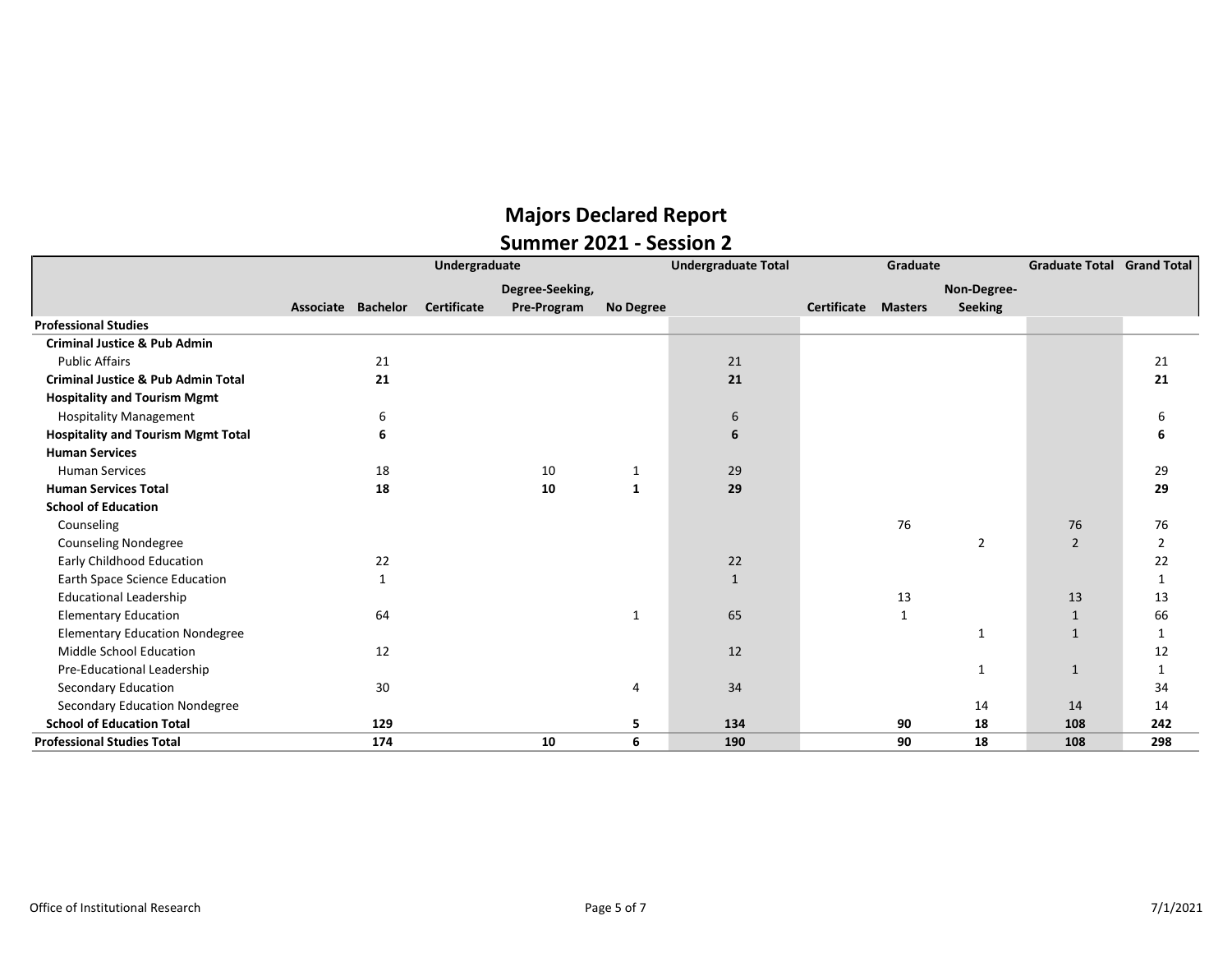|                                                | Undergraduate      |  |                    |                 |                  | <b>Undergraduate Total</b> | Graduate           |                |             | <b>Graduate Total Grand Total</b> |    |
|------------------------------------------------|--------------------|--|--------------------|-----------------|------------------|----------------------------|--------------------|----------------|-------------|-----------------------------------|----|
|                                                |                    |  |                    | Degree-Seeking, |                  |                            |                    |                | Non-Degree- |                                   |    |
|                                                | Associate Bachelor |  | <b>Certificate</b> | Pre-Program     | <b>No Degree</b> |                            | <b>Certificate</b> | <b>Masters</b> | Seeking     |                                   |    |
| <b>Unit of Affiliated Programs</b>             |                    |  |                    |                 |                  |                            |                    |                |             |                                   |    |
| <b>Collegiate Connection</b>                   |                    |  |                    |                 |                  |                            |                    |                |             |                                   |    |
| High School Student Non Degree                 |                    |  |                    |                 |                  |                            |                    |                |             |                                   |    |
| <b>Collegiate Connection Total</b>             |                    |  |                    |                 |                  |                            |                    |                |             |                                   |    |
| <b>Student Success &amp; Transitions</b>       |                    |  |                    |                 |                  |                            |                    |                |             |                                   |    |
| Non Degree No Option                           |                    |  |                    |                 | 54               | 54                         |                    |                |             |                                   | 54 |
| <b>Post Baccalaureate Transitionl</b>          |                    |  |                    |                 | 6                | 6                          |                    |                |             |                                   |    |
| Soc Sci and Humanities Pathway                 |                    |  |                    |                 |                  |                            |                    |                |             |                                   |    |
| <b>UG Transitional Program</b>                 |                    |  |                    |                 |                  |                            |                    |                |             |                                   |    |
| <b>Visiting Regional Campus Trans</b>          |                    |  |                    |                 | 10               | 10                         |                    |                |             |                                   | 10 |
| <b>Student Success &amp; Transitions Total</b> |                    |  |                    |                 | 70               | 74                         |                    |                |             |                                   | 74 |
| Unit of Affiliated Programs Total              |                    |  |                    |                 | 72               | 76                         |                    |                |             |                                   | 76 |